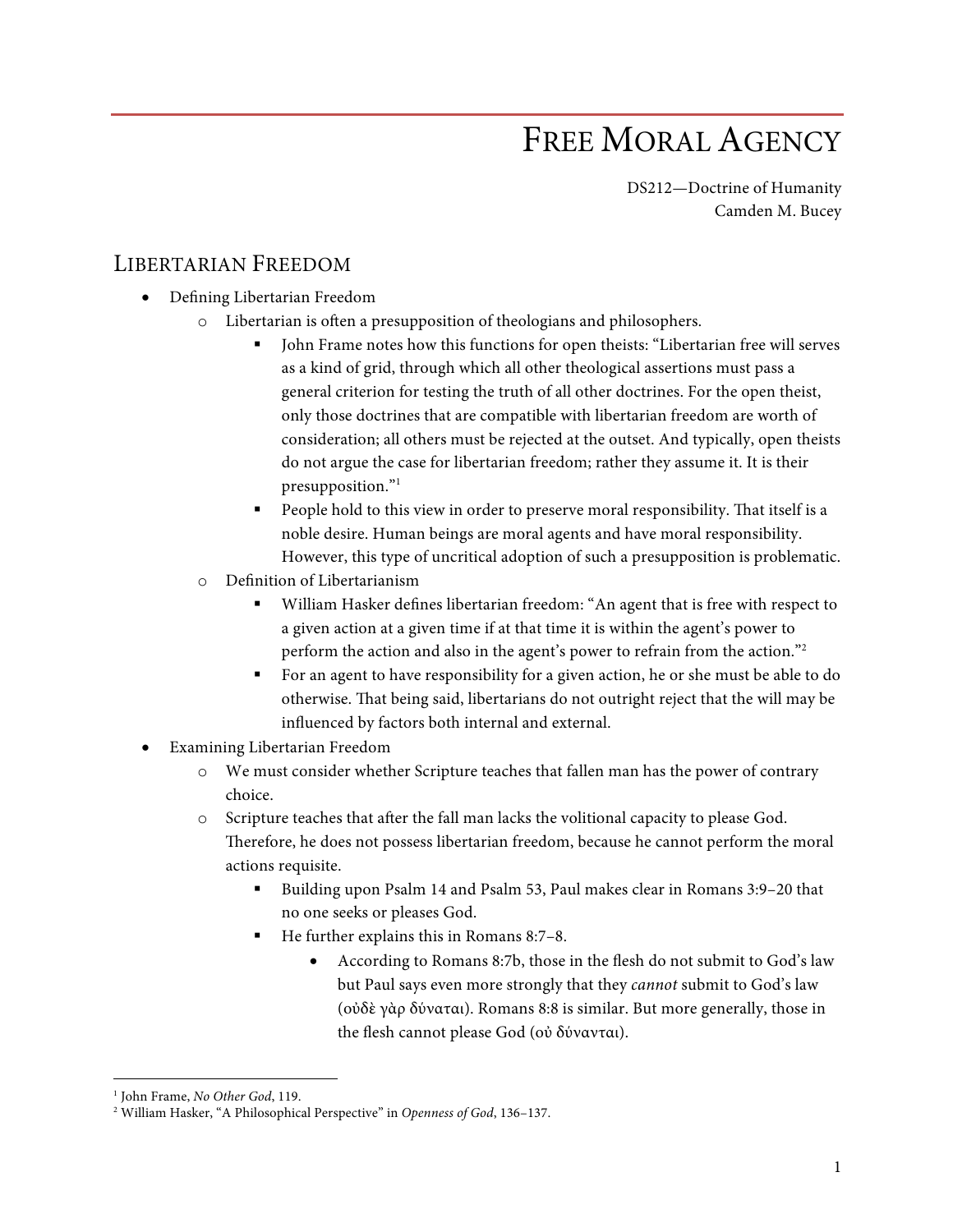- It is clear, therefore, that in his natural state, the sinner does not possess the ethical power to please God. The only thing the sinner has the power to do is displease God.
- Genesis 6:5 emphasizes this point.
	- וְבָל־יִצֶר מַחְשָׁבִת לִבּוֹ רַק רַע כַּל־הַיִּוֹם—"and every imagination of the thoughts of his heart only evil all the day"
	- Moses characterizes pre-diluvian depravity in a comprehensive fashion:
		- every—וְכֵל :Extensive o
		- o Internal: עֲרֹ מַחִשְׁבֹת לִבּׂוֹ $-$ (every) imagination of the thoughts of his heart
		- o Exclusive: רַק רַע —only evil
		- o Constant: בַּל־הַיִּּוֹם :—all day
	- Genesis 8:21 teaches something similar: "And when the Lord smelled the pleasing aroma, the Lord said in his heart, "I will never again curse the ground because of man, for the intention of man's heart is evil from his youth ("כִּי יֵצֶר לָב הָאָדָם רָע מִנְעִרָי). Neither will I ever again strike down every living creature as I have done."
- § Continuing this theme in Mark 7:21–23, Jesus teaches that sin arises from the heart.
	- Mark 7:21-23 $-$ <sup>21</sup> For from within, out of the heart of man, come evil thoughts, sexual immorality, theft, murder, adultery,  $^{22}$  coveting, wickedness, deceit, sensuality, envy, slander, pride, foolishness. 23 All these evil things come from within, and they defile a person.
		- o The prepositional phrase ἐκ τῆς καρδίας τῶν ἀνθρώπων qualifies ἐκπορεύονται.
		- o The adverb ἔσωθεν qualifies ἐκπορεύονται. Sin comes "from within<sup>"</sup>
		- o ἔσωθεν is more general than ἐκ τῆς καρδίας τῶν ἀνθρώπων. Yet both function adverbially to qualify ἐκπορεύονται.
	- Sinful volitions arise from an underlying "character," "habitus," or dispositional complex.
- o Consequences for the Libertarian Conception of Free Will
	- If these arguments are true, then two consequences follow for libertarianism:
		- The will does not operate independently of the heart or dispositional complex.
		- The will of the natural man does not possess the power of contrary choice when it comes to either pleasing or displeasing God.
	- § That's not to say that fallen man has *no* choice. According to Murray, fallen man retains is the power of *alternative* choice.
		- This is the choice among various sinful ethical options. Yet, he does not have the power of contrary choice, which would allow him to choose equally between righteous and sinful options.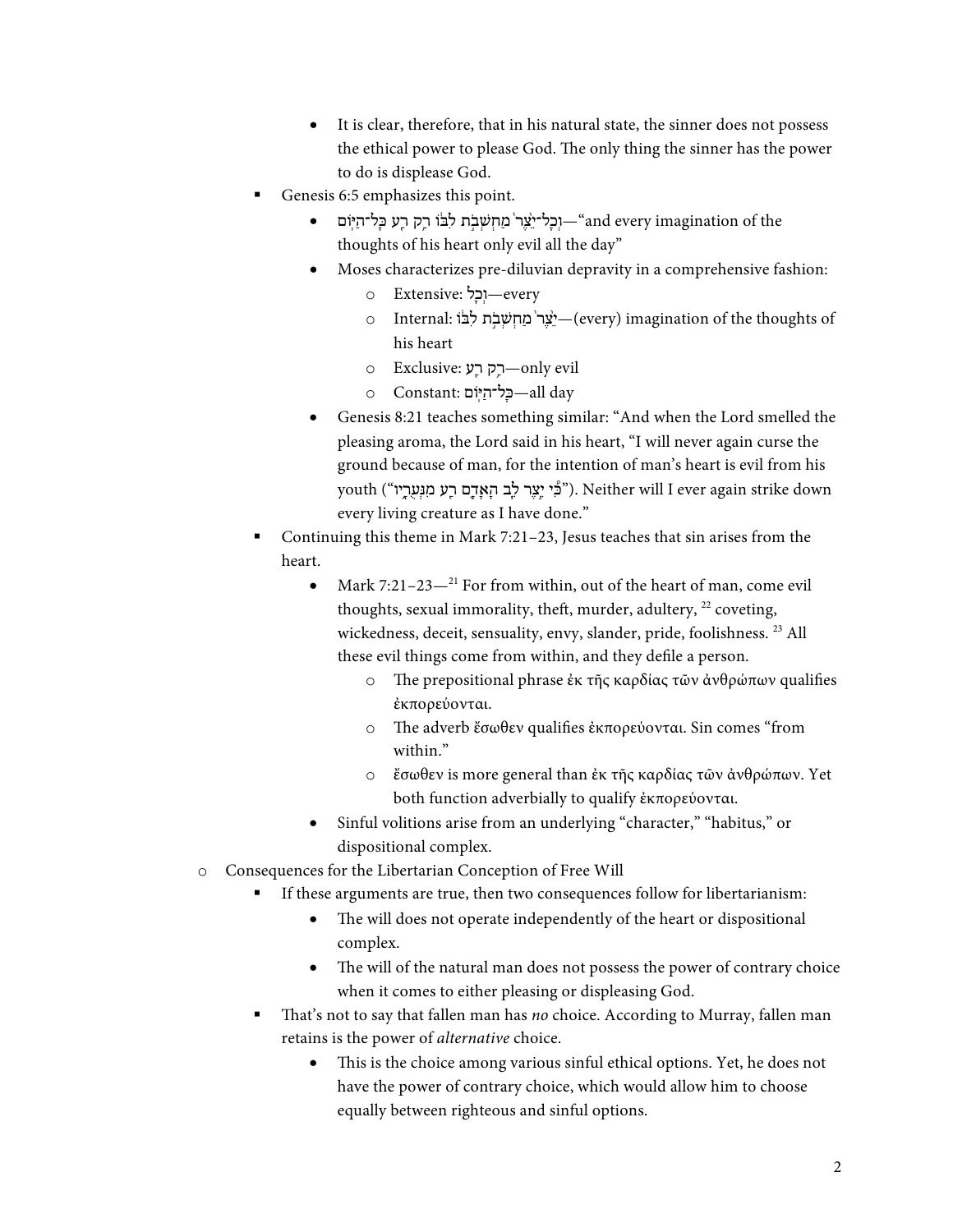- This means that fallen man retains moral ability, but he has lost moral excellency. He still makes moral choices for which he is responsible, but he cannot please God in his sinful condition.
- § Summary
	- Scripture does not teach that free will operates independently of God's decree or human nature (i.e. the *habitus*).
	- If it is ethically impossible for the natural man to obey or please God, then the natural man does not possess libertarian freedom.
	- If the dispositional complex determines the volitions of the moral agent, then his will does not operate independently of his nature or character.
	- Finally, libertarian freedom destroys the possibility of a confirmed state of righteousness for the believer. In the libertarian view, he must always have the freedom to sin.<sup>3</sup>

## REFORMED THEOLOGY AND FREE AGENCY

- A Confessional, Redemptive-Historical Perspective
	- o Three Forms of Unity
		- Belgic Confession, Article 14
		- Canons of Dort, Third and Fourth Heads of Doctrine, Articles 3-4
		- § Heidelberg Catechism, Lord's Day 3, Q. 8; Lord's Day 4, Q. 9
	- o Chapter 9 of the *Westminster Confession of Faith*, offers a redemptive-historical perspective on free agency.
		- § Free will/agency is set in four covenantal and anthropological *categories*.
		- This helps us remember that free will is not an abstract metaphysical concept. It is a concrete covenant-historical reality conditions by creation, fall, redemption, and consummation.
	- o After making the distinction we have made between moral agency and moral excellence, WCF 9:2–5 speaks of four states in which moral agency can operate: the states of innocency, sin, grace, and glory.
		- Man, in his state of innocency, had freedom, and power to will and to do that which was good and well pleasing to God; (Eccl 7:29; Gen 1:26) but yet, mutably, so that he might fall from it. (Gen 2:16–17; 3:6).
			- In this estate, Adam possessed the ability to sin and the ability not to sin. He could either consummate in heavenly glory or eternal damnation.
			- *Posse peccare*; *posse non peccare*.
		- § Man, by his fall into a state of sin, hath wholly lost all ability of will to any spiritual good accompanying salvation: (Rom 5:6; Rom 8:7; John 15:5) so as, a natural man, being altogether averse from that good, (Rom 3:10, 12) and dead in

<sup>&</sup>lt;sup>3</sup> "Scripture teaches that in heaven, the consummate state of human existence, we will not be free to sin. So the highest state of human existence will be a state without libertarian freedom." Frame, *No Other God*, 125.